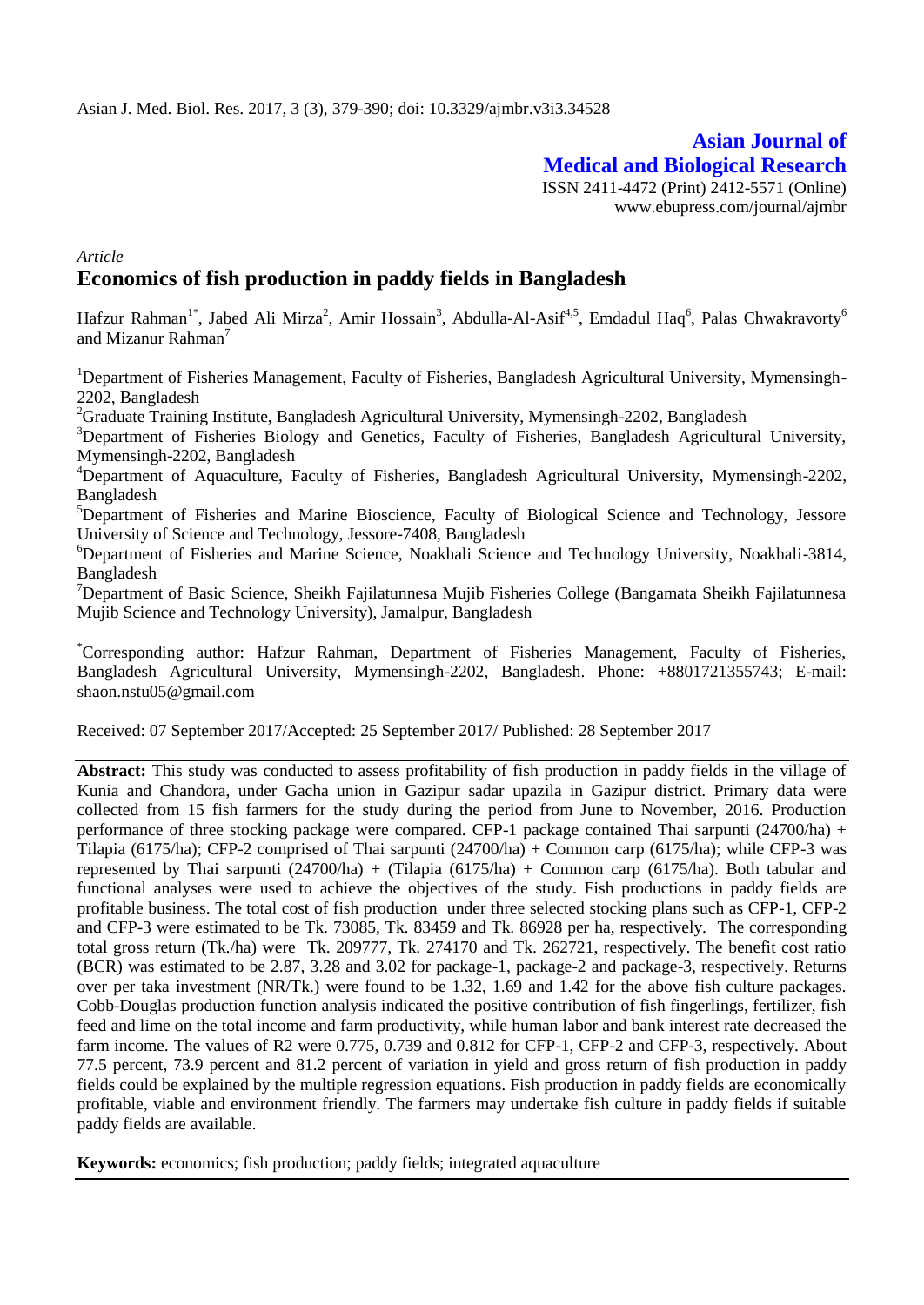#### **1. Introduction**

Fisheries sub-sector in Bangladesh is playing a vital role in employment generation, animal protein supply and foreign currency earning and poverty alleviation. Bangladesh has achieved remarkable progress in the fisheries sector since its independence in 1971. Fisheries sector have been playing a very significant role and deserve potential for future development in the agrarian economy of Bangladesh. This sector contributes 3.65% to the national gross domestic product (GDP) and almost one- fourth (23.81%) to the agricultural GDP (Bangladesh Economic Review 2016). Fisheries sector provides about 60% of the animal protein intake (DoF, 2016). About 11% of the population directly and indirectly depends on fisheries sector for their livelihood (DoF, 2016). Bangladesh is one of the world's leading fish producing countries with a total production of 3.684 m MT in the last financial year 2014-15 (DoF, 2016) and achieving 5th rank among the major aquaculture producing countries in the world (FAO, 2016). Out of total fish production, aquaculture contributes 55.93% and remaining 27.79% and 16.28% were from inland capture fisheries and marine fisheries, respectively (DoF, 2016) indicating aquaculture is the fastest growing food producing sector in Bangladesh. Huge employment opportunities have been developed based on fisheries in Bangladesh. It has been estimated that about 12 million rural people are involved in subsistence fishing. As an economic activity, fisheries ranks second to agriculture in terms of providing livelihood to an estimated 1.3 million of Bangladeshi population in full time and substantial livelihood support to 12 million part time fishermen (Akhter, 2009). In Bangladesh there are lot of marshy land, rice fields and ditches where we can easily cultivate fish not only to meet our domestic need of proteins but can export fish to earn foreign exchange to strengthen our economy. In Bangladesh, a large proportion of paddy fields remain under water during monsoon where Aman rice could not be grown due to accumulation of excessive water as a result of water submergence. But these paddy fields could be utilized for other productive

purposes. Aquaculture involving fast growing fishes for short term culture period with Thai sarpunti, Tilapia and Common carp could easily be grown in that rice field. Therefore, any efforts to find out an economically viable and profitable production practice of aquaculture for temporary fallow paddy fields will be an excellent task.The main objectives of this study are to determine the socio-economic profile of the farmers practicing fish culture in paddy field; to investigate the costs and returns and the relative profitability of fish production in paddy fields.

#### **2. Materials and Methods**

#### **2.1. Study area and periods**

The present study was conducted in village Kunia and Chandhora under Gacha union in Gazipur sadar upzila in Gazipur district (Figure 1). The researchers collected data during the period from June through November, 2016.



**Figure 1. Map showing Gacha union in Gazipur sadar upzila in Gazipur district.**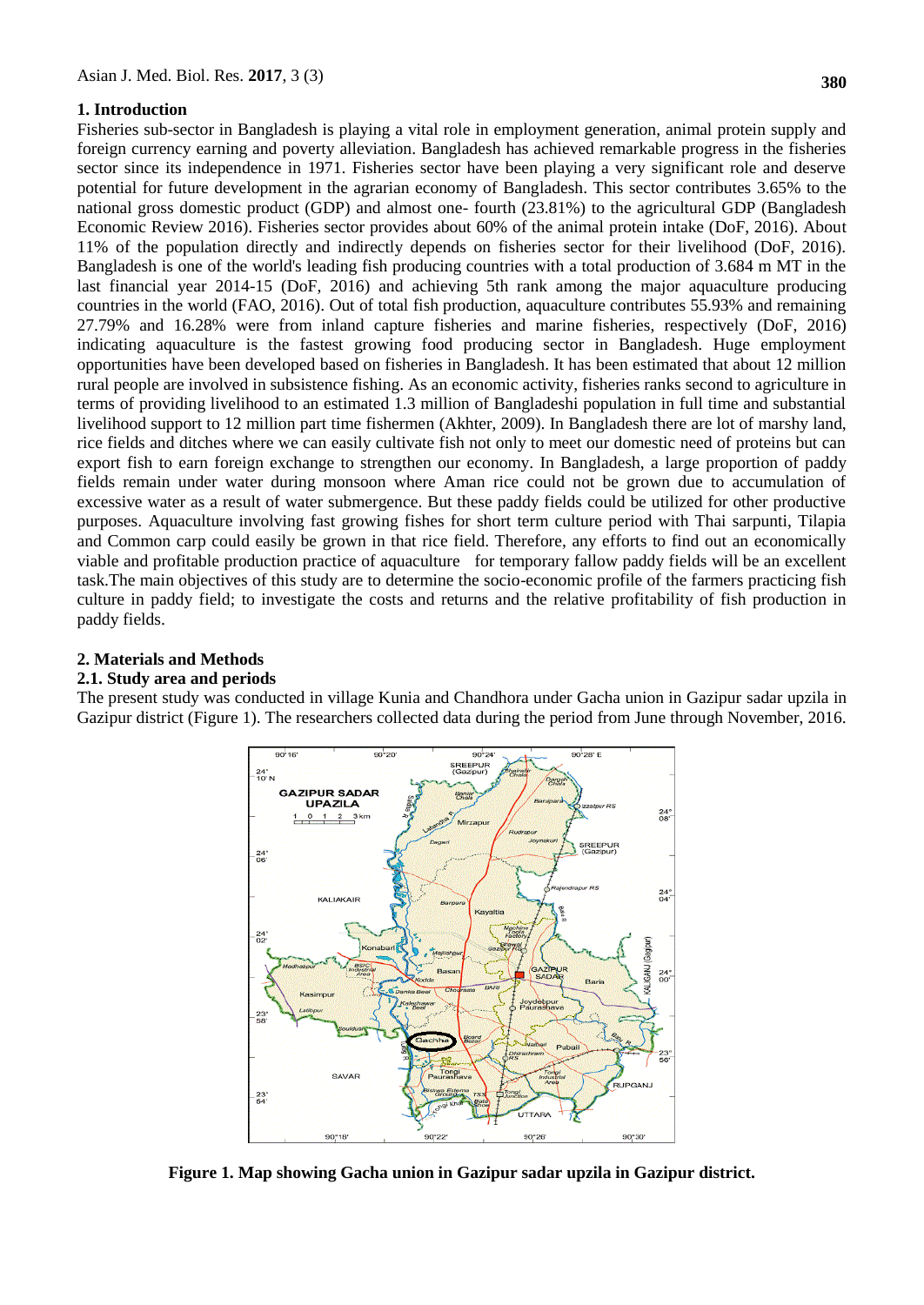#### **2.2. Sampling techniques**

The farmers herein after designated as "Contact farmer" were motivated to undertake fish culture in paddy field under three selected packages. The fish culture packages were  $(1)$  Thai sarpunti + Tilapia  $(2)$  Thai sarpunti + Common carp and (3) Thai sarpunti + Tilapia + Common carp. A total of 15 contacted farmers were selected to practice the above packages. Five plots were assigned for each package. Besides these, some other farmers undertook fish culture in paddy field with their own initiatives. Data were collected from those farmers for Cobb- Douglass Production Function Analysis only.

# **2.3. Research design**

Fifteen rice plots (5 plots per package) were purposively selected to culture fish. There were three treatments each with three replications. The treatment 1 was combination of Thai sarpunti (24700/ha) and Tilapia (6175/ha); treatment 2 was combination of Thai sarpunti (24700/ha) and Common carp (6175/ha) lastly treatment 3 was combination of Thai sarpunti (24700/ha) and Tilapia (6175/ha) along with Common carp (6175/ha).

# **2.3.1. Plot preparation**

Plot sizes were variable ranging from 15-20 decimal. Most of the plots were surrounded by home stead from two sides and one side was bounded by kacha road and the other open side was blocked by creating dike up to three feet from plot bed. The aquatic weed from each plot was removed manually. Lime was applied to the plot at the rate of 247 kg/ha. Cow dung or poultry excreta was applied at the rate of 1235kg/ha. Upon accumulation of rain water up to a depth of about 1-2 feet, urea and triple super phosphate were added to the experimental plot at the rate of 24.7 kg and 12.35 kg per hectare, respectively. TSP was soaked in water before applying to the plots. After development of blue green color of water phostoxin tablets (25 tablet/ha) were applied to each plot to destroy the undesirable animals. One week after administration of phostoxin each plot was stocked with specific fish fingerlings. The fingerlings were acclimatized before releasing them in the concerned plots. Fingerling sized was 2-3 inches.

#### **2.3.2. Farm management**

After stocked fish in each plot, rice bran was supplied to the fishes at 1% of the body weight. Feeding rate was adjusted based on monthly sampling. Outlet pipe was installed in suitable place in one of the dike to allow the excess water to flow out. Predatory animals such as snake and frog were killed as soon as they were seen.

#### **2.3.3. Monthly sampling**

The growth rate and health condition of the stocked fishes were monitored by monthly sampling. For this purpose cast net was used. Length (mm) and weight (g) of at least 10 fishes belonging to each species were recorded which served as a basis for adjustment of feeding rate.

#### **2.3.4. Fish harvest**

The fishes were harvested during the middle of November. At the time of harvest proper record was maintained regarding final body weight, size and number as well as amount of total harvested fishes. Species wise sale record was also maintained to carry out the financial analysis.

#### **2.4. Processing, tabulation and analysis of data**

After collection of primary data from the study areas, the collected data were summarized and scrutinized. Finally, tabulated data were analyzed and condensed by using range, average, and percentage through MS Excel and SPSS to interpret the result.

#### **2.4.1 Analytical techniques**

#### **2.4.1.1. Tabular analysis**

Tabular technique is the technique that is commonly followed to find out the crude association or differences between variables and output. Data were presented mostly in the tabular form. This form is simple in calculation, widely used and easy to understand. Some statistical measures, like average, percentage and ratios were calculated.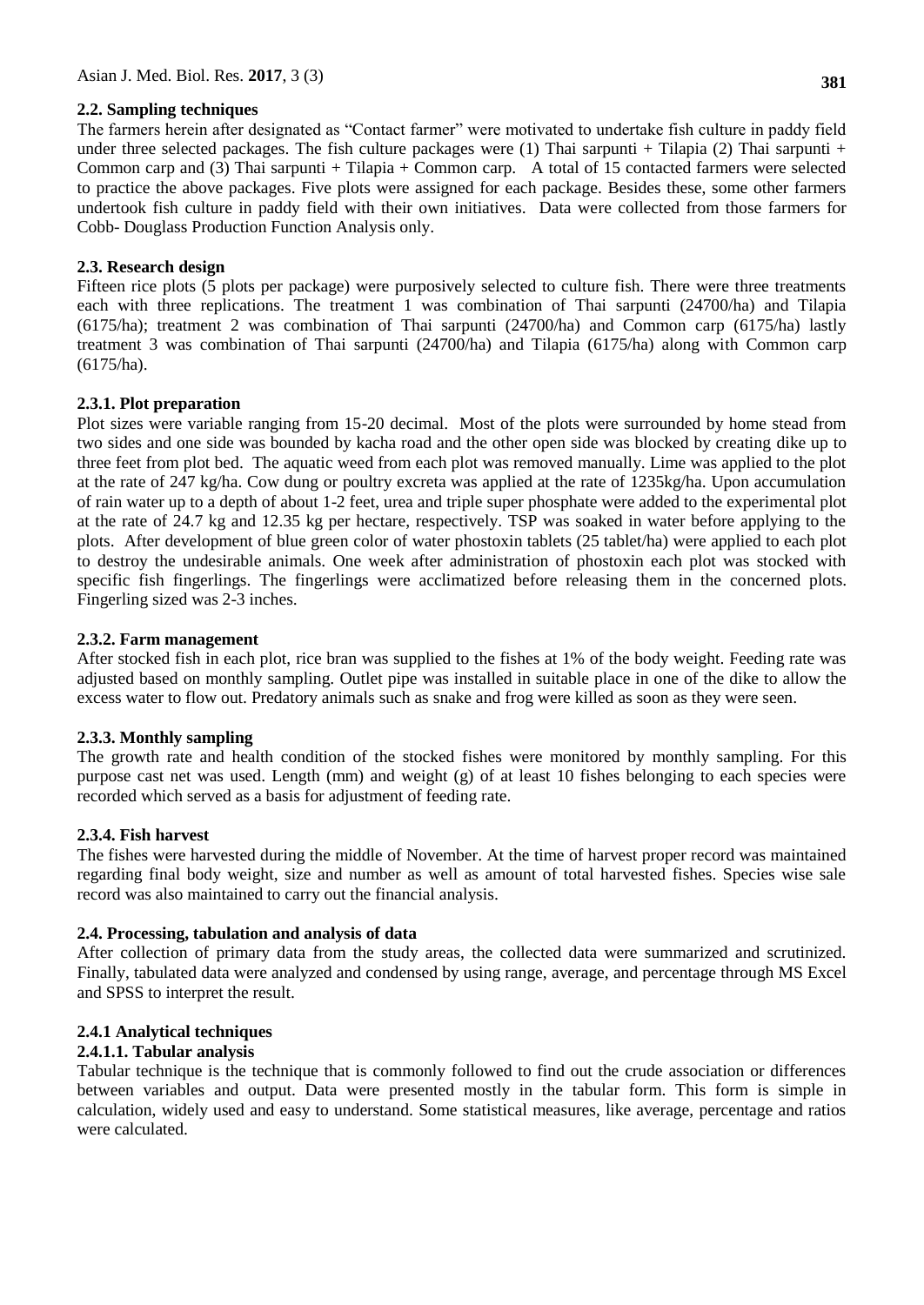# **2.4.1.2. Functional analysis**

Functional analysis was employed to show the individual effect of input use and other related factors of fish production in paddy fields with the help of Cobb-Douglas Production Function Model. For this purpose multiple regression function was specified as follows:

 $Y = aX_1^{b1}X_2^{b2}X_3^{b3}X_4^{b4}X_5^{b5}X_6^{b6}e^{u}$ The equation may be alternatively expressed as log-linear form: In Y = In a +  $b_1$  InX<sub>1</sub>+  $b_2$  InX<sub>2</sub>+  $b_3$  InX<sub>3</sub>+  $b_4$ InX<sub>4</sub>+  $b_5$ InX<sub>5</sub>+  $b_6$ InX<sub>6</sub>+  $\mu_i$ Where  $Y = Gross$  return (Tk./ha)  $X_1$ = Fingerling cost (Tk./ha)  $X_2$ = Feed cost (Tk./ha)  $X_3$ = Fertilizer cost (Tk./ha)  $X_4$ = Lime cost (TK./ha)  $X_5$ = Human labor cost (Tk./ha)  $X_6$ = Bank interest (Tk./ha)  $In = Natural logarithm$  $a =$ Intercept  $(b_1$ ..............  $b_6$ ) = Coefficients of respective variables and  $\mu_i =$  Error term

**2.5. Methods of estimating cost items of fish production in paddy fields** For calculating profit or loss, it was essential to compute all the cost incurred for purchased and home supplied inputs. In the research periods the variable cost were human labor, fingerlings, feed, fertilizer, manure, lime and chemical. On the other hand, the fixed costs were land use cost, container and bank interest.

# **3. Results**

# **3.1. Age distribution of contact farmers**

Out of the total contact farmers the highest portion was about 53% which belonged to the age group of 30-40 years and the lowest was about 10% which was above 50 years (Figure 2).



**Figure 2. Age distribution of contact farmers.**

#### **3.2. Educational level of contact farmers**

In this present study it was found that 33% of the contact farmers had up to secondary level of education (S.S.C) and only 7% of the contact farmers had masters' degree level of education (Figure 3).



**Figure 3. Educational level of contact farmers.**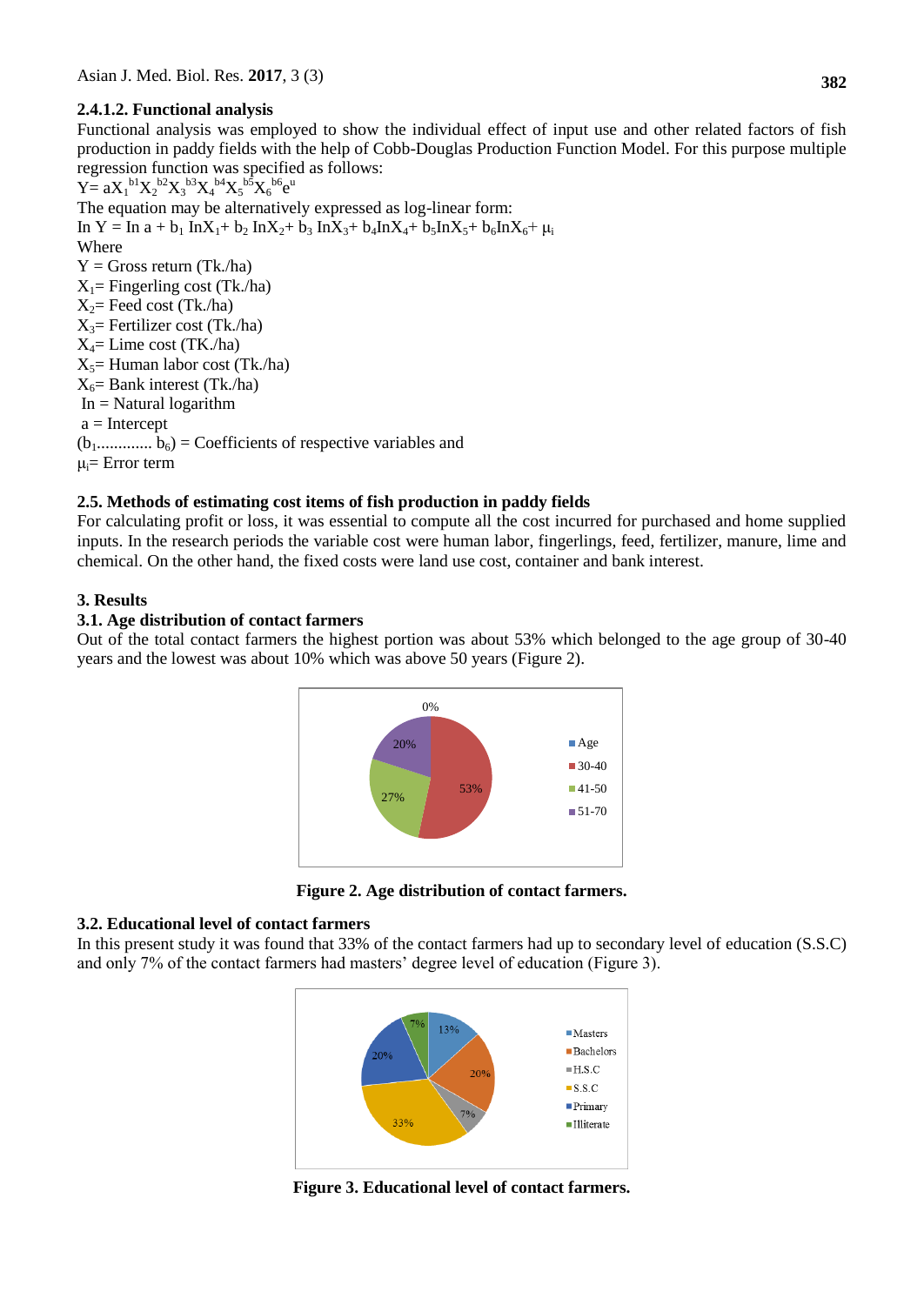#### **3.3. Family sizes**

Data on family size which shows that 20% farmer has 1- 2 members, 66% farmer has 3-4 members and 13% farmer has 5-8 members (Figure 4).



**Figure 4. Family size of contact farmers.**

#### **3.4. Occupational structures of contact farmers**

It is evident from the Table 1-4 that out of 15 contact farmers, 40% percent farmers main occupation was business, 26.66 percent house renting, 13.33 percent in service holder, 6.66% farmer were engaged in teaching, crop production and fish culture (Figure 5). The findings clearly indicated that majority of the contact farmers were engaged in business.



**Figure 5. Occupational structure of contact farmers.**

#### **3.5. Land holding**

It is evident that 40% contact farmers had 25-50 decimal land holding, another 40% had 51-100 decimal land holding, 13% had land holding of 101-200 decimal. Only 7% contact farmers had the opportunity of having 201-300 decimal land (Figure 6). This group of people is very rich in their locality.



**Figure 6. Land holding of contact farmers.**

#### **3.6. Annual incomes**

It is evident that 33% of the contact farmer had annual income of Tk. 2-3 lac, 27% had 10.1-20 lac, 20% had annual income of Tk. 5.1-10 lac, 13% contact farmer enjoyed 20.1-30 lac Tk. Income. A small portion (7%) had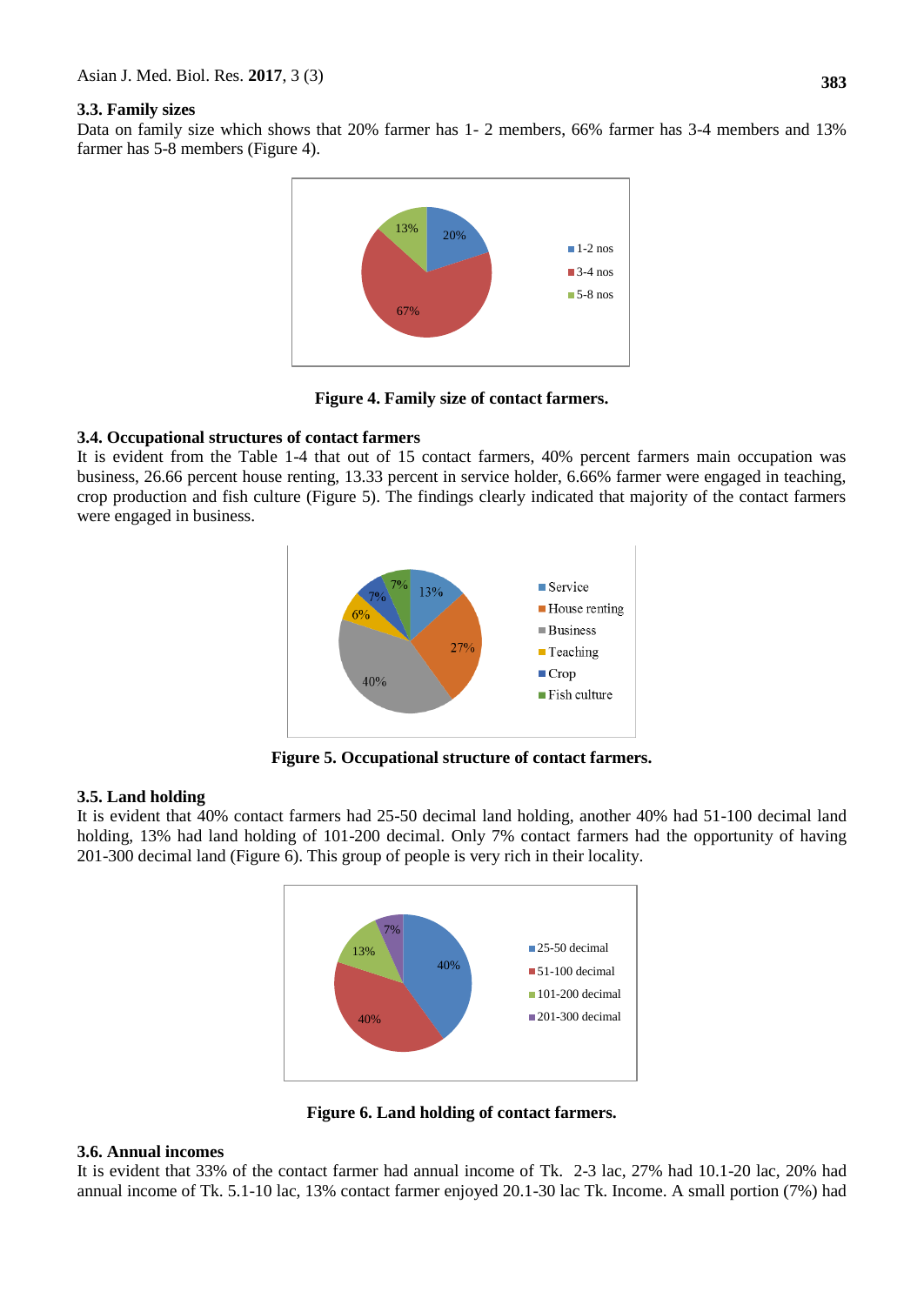#### Asian J. Med. Biol. Res. **2017**, 3 (3)

much less income of Tk. 3.1-5 lac only (Figure 7).



**Figure 7. Annual income of contact farmers.**

## **3.7. Costs, return and profitability of fish culture**

#### **3.7.1. Variables cost**

The farmer input their plot different types of variables cost like labor cost, cost of release of fingerling, cost of fertilizer, costs of feed, cost of manure and cost of liming (Table 1-3).

#### **3.7.2. Fixed cost**

The fixed cost of the farmer was containers, pond lease value and bank interest value etc. (Table 1-3).

#### **Table 1. Breakdown of the average cost of fish production under three stocking plans (Taka/ha).**

| Cost items                                                      | <b>Treatment-1</b> | Treatment-2 | <b>Treatment-3</b> |
|-----------------------------------------------------------------|--------------------|-------------|--------------------|
|                                                                 | (Tk, h)            | (Tk, h)     | $\int$ Tk./ha)     |
| A : Variable cost                                               |                    |             |                    |
| 1. Dike repair and weed control                                 | 6000               | 6000        | 6000               |
| 2. Predator control/Phostoxin                                   | 750                | 750         | 750                |
| 3. Liming                                                       | 2470               | 2470        | 2470               |
| 4. Urea (247 kg x Tk. 20/kg)                                    | 4940               | 4940        | 4940               |
| 5.TSP (124 kg x 30/kg)                                          | 3720               | 3720        | 3720               |
| 6. Cow dung (1235 kg x Tk. 1/kg)                                | 1235               | 1235        | 1235               |
| 7. Tilapia fingerlings $(25 \times 247 \times$ Tk. 0.50/piece)  | 3087.5             | $\Omega$    | 3087.5             |
| 8. Thai sarpunti fingerlings (100 x 247 x Tk. 0.40/piece)       | 9880               | 9880        | 9880               |
| 9. Common carp fingerlings $(25 \times 247 \times$ Tk. 2/piece) | 0                  | 12350       | 12350              |
| 10. Rice bran (5kg./deci x 247 x Tk. 2/kg)                      | 2470               | 2470        | 2470               |
| 11. Hired labor for harvesting                                  | 5000               | 5000        | 5000               |
| 12. Tree branches for prevention of theft                       | 500                | 500         | 500                |
| Sub-total of variable cost:                                     | 40054.5            | 49317       | 52404.5            |
| <b>B</b> : Fixed cost                                           |                    |             |                    |
| 13. Containers                                                  | 500                | 500         | 500                |
| 14. Pond lease value (Tk.100/deci x 247 decimal)                | 24700              | 24700       | 24700              |
| 15. Bank interest $(12\%)$                                      | 7830.54            | 8942.04     | 9323.54            |
| Sub-total of fixed cost:                                        | 33030.54           | 34142.04    | 34523.54           |
| <b>Total cost:</b>                                              | 73085.04           | 83459.04    | 86928.04           |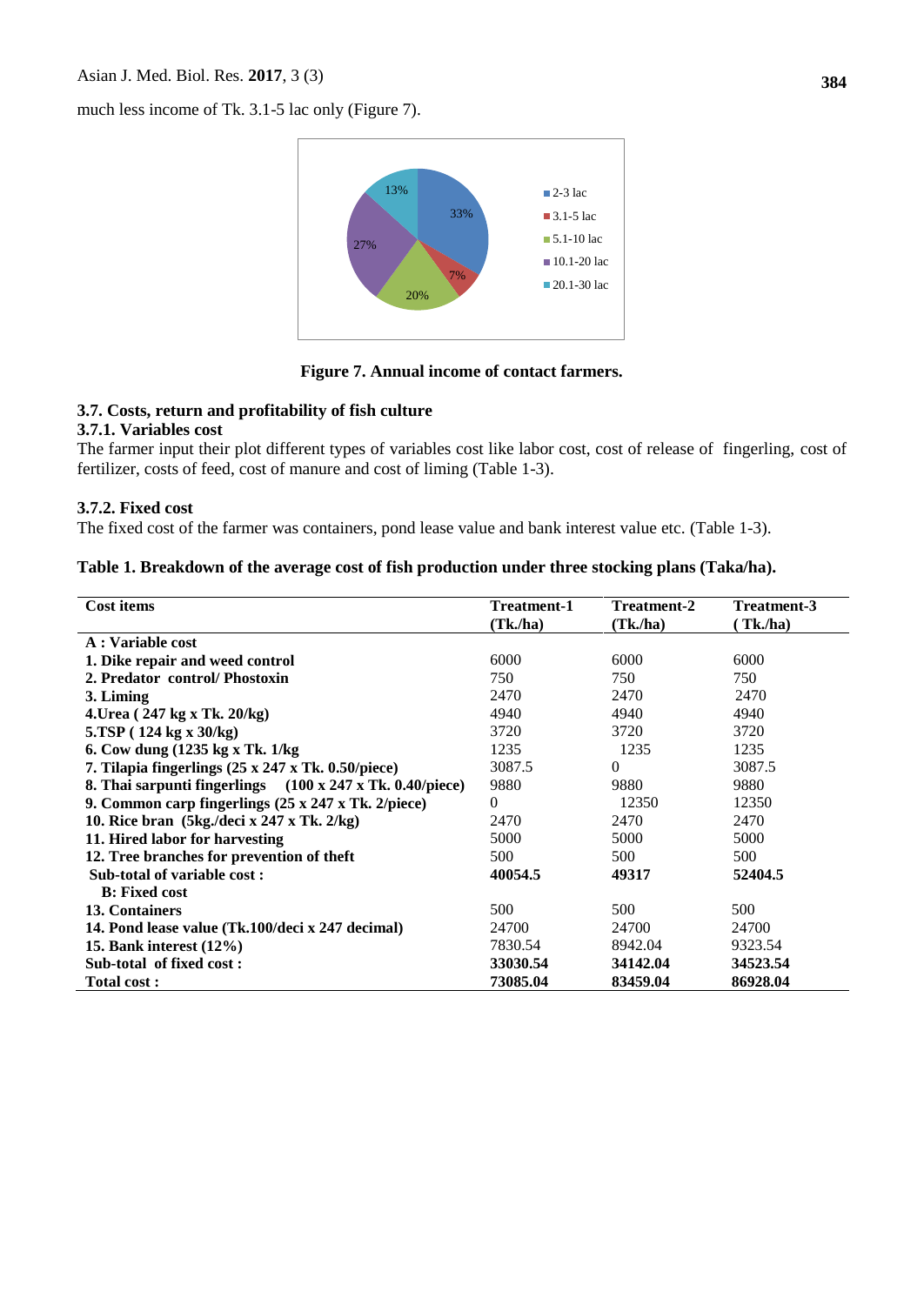| <b>Material inputs</b>                            | Amount            | <b>Treatment-1</b> | <b>Treatment-2</b> | Treatment-3 |
|---------------------------------------------------|-------------------|--------------------|--------------------|-------------|
|                                                   | (kg or Nos)       | Tk./ha)            | (Tk, h a)          | (Tk./ha)    |
| <b>Fish fingerlings</b>                           |                   |                    |                    |             |
| Tilapia (Tk.0.5/pc)                               | 6175 Nos          | 3087.5             | $\theta$           | 3087.5      |
| Thai sarpunti (Tk.0.4/pc)                         | 24700 Nos         | 9880               | 9880               | 9880        |
| Common carp $(Tk.2/pc)$                           | 6175 Nos          | 0                  | 12350              | 12350       |
| Rice bran(Tk. 2/kg)                               | $1235 \text{ kg}$ | 2470               | 2470               | 2470        |
| Lime(Tk. 10/kg)                                   | $247 \text{ kg}$  | 2470               | 2470               | 2470        |
| Urea $(Tk, 20/kg)$                                | $247 \text{ kg}$  | 4940               | 4940               | 4940        |
| TSP(Tk. 30/kg)                                    | $124 \text{ kg}$  | 3720               | 3720               | 3720        |
| Cow dung $(Tk.1/kg)$                              | $1235$ kg         | 1235               | 1235               | 1235        |
| Containers/pot                                    | 3                 | 500                | 500                | 500         |
| Total material cost (Tk.)                         |                   | 28302.5            | 37565              | 40652.5     |
| Percentage of material cost to total cost $(\% )$ |                   | 38.73              | 45.01              | 46.77       |

**Table 2. Materials inputs cost for three types of culture practices.**

#### **3.8. Fish production**

In the surveyed area per hectare seasonal fish production in the paddy fields ranged from 1887 kg to 2605 kg with an average of 2354.33 kg. It may be noted here that combined production of Thai sarpunti and Tilapia stood at 1887 kg under package-1, while Thai sarpunti and common carp yielded 2605 kg under package-2. Package-3 containing Thai sarpunti, Tilapia and Common carp gave yield of 2571 kg per hectare (Table 3).

#### **3.9. Gross margins, net return per taka investment and BCR**

Thai sarpunti was sold at the rate of Taka 110 – 130 with an average rate of Tk. 120 per kg, Tilapia at 95 Tk. per kg and Common carp at 95 Tk. per kg. The gross return from package-1, package-2 and package-3 were found to be Tk. 209777, 274170 and 262721, respectively, while the net return for corresponding fish culture packages stood at Tk 96637, 141393 and 123389, respectively. Net Return per Taka Investment for fish culture package-1, package-2 and package-3 was estimated to be 1.32, 1,69 and 1.41, respectively with corresponding benefit cost ratio( BCR) for those packages were found to be 2.87, 3.28 and 3.02 respectively. To estimate the net return from fish culture in paddy fields, total costs were deducted from gross return. The net return, according to different stocking plans is shown in Table 4. Per hectare per season average net return from culture of fish in paddy field stood at Tk. 96637, 141393 and Tk. 123389 for CFP-1, CFP-2 and CFP-3, respectively. Gross margin is the differences between the gross return and total variable cost. Net return per taka invested is the ratio between net return and total cost, while benefit cost ratio (BCR) is the ratio between gross return and total cost (Table 3).

| <b>Particulars</b>                      | <b>Treatment-1</b> | <b>Treatment-2</b> | Treatment-3 |
|-----------------------------------------|--------------------|--------------------|-------------|
| Fish yield (kg)                         |                    |                    |             |
| <b>Tilapia</b>                          | 666.90             | $\Omega$           | 629.85      |
| Thai sarpunti                           | 1220.18            | 1321.45            | 938.60      |
| Common carp                             | $\Omega$           | 1284.40            | 1002.82     |
| <b>Total yield</b>                      | 1887.08            | 2605.85            | 2571.27     |
| Gross return (GR) Tk.                   |                    |                    |             |
| Tilapia (Tk. 95/kg)                     | 63355.50           | $\Omega$           | 59835.75    |
| Thai sarpunti (Tk.120/kg)               | 146421.60          | 158574.00          | 112632.00   |
| Common carp (Tk. 90/kg)                 | $\Omega$           | 115596.00          | 90253.80    |
| Total gross return (GR)                 | 209777.1           | 274170             | 262721.55   |
| Total variable cost (TVC) Tk.           | 40054.50           | 49317.00           | 52404.50    |
| Total Fixed cost (TFC) Tk.              | 33030.54           | 34142.04           | 34523.54    |
| Total cost (TC) (TC= TVC+TFC) Tk.       | 73085.04           | 83459.04           | 86928.04    |
| Gross margin (GM=GR-TVC) Tk.            | 169722.60          | 224853.00          | 210317.05   |
| Net return (NR= GR-TC) Tk.              | 96637.56           | 141393.00          | 123389.01   |
| Return over per taka investment (NR/TC) | 1.322              | 1.694              | 1.419       |
| <b>BCR (GR/TC)</b>                      | 2.87               | 3.28               | 3.02        |

#### **Table 3. Comparative per hectare cost and economic return from fish culture under three stocking plan.**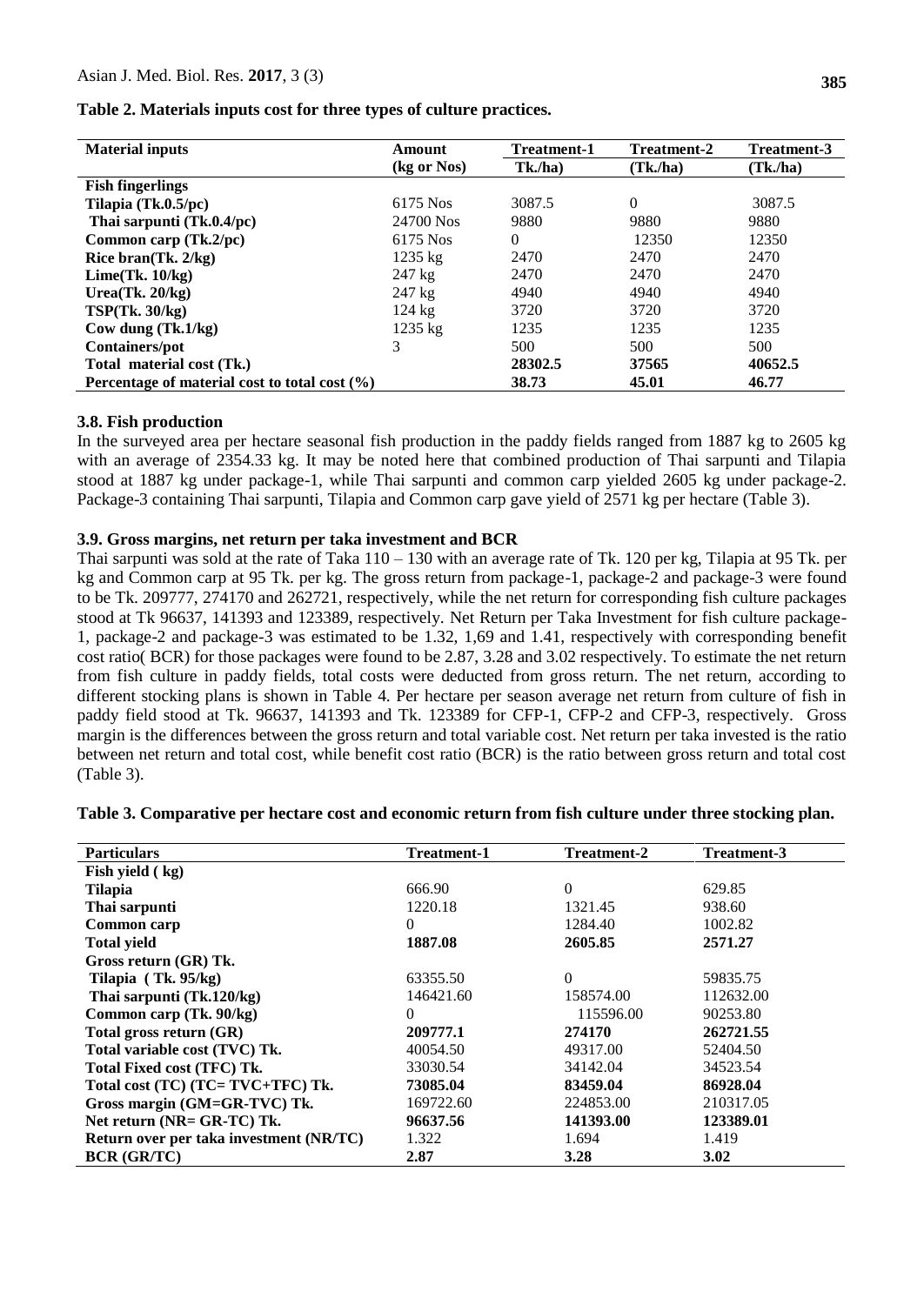# **3.10. Functional analysis**

# **3.10.1. Fingerlings cost (X1)**

**386**

The regression co-efficient of fingerlings cost for fish production in paddy were positive. In case of fish culture the regression co-efficient of fingerlings cost was 0.573-0.601 which was statistically significant at l percent level of confidence. In case of fish culture package-1, package-2 and package-3, regression co-efficient of fingerlings cost were 0.573, 0.597 and 0.601, respectively which was statistically significant at 1 percent level of confidence. The regression coefficients implied that keeping other factors constant, 1.0 percent increase in additional expenditure on fingerlings, and the fish farmers would be able to increase 57.3, 59.7 and 60.10 percent of gross return, respectively. This is logical in a sense that increase number of fingerlings stocked would result in higher farm income.

# **3.10.2. Feed cost (X2)**

The regression co-efficient of feed cost were positive for three types of fish farming and they were 0.448, 0.527 and 0.511 which indicate that there is enough scope to increase the gross return per hectare by spending additional amount of feed. An increase of 1.0 percent spending on feed, keeping other factors constant would result in an increase of gross return by 44.80, 52.70 and 51.10 percent for package-1, package-2 and package-3, respectively.

# **3.10.3. Fertilizer cost (X**3**)**

The regression coefficients of fertilizer cost were 0.416 under package-2 which were significant at 5 percent level of significance. It means that 1 percent increase in fertilizer cost, keeping other factors constant would increase the gross return under package-2 (Thai sarpunti and Common carp) by 41.6 percent.

# **3.10.4. Lime cost (X4)**

The estimated regression coefficients of lime cost were 0.195, 0.221 and 0.162 for package-1, package-2 and package-3, respectively (Table 4). It had significant effect on fish production in each production packages. The above three coefficient was significant at 5 percent levels of confidence. This means that keeping other factors constant, 1 percent increase in additional expenditures would increase the gross return under package-1, package-2 and package-3 to the extent of 19.5%, 22.1% and 16.2%, respectively.

# **3.10.5. Human labor cost (X5)**

The regression co-efficient of human labor were negative for all categories of fish farming. Co-efficient of human labor for fish culture was found to range from - 0.084 to - 0.174 and that for fish production under package-3 (Thai sarpunti + Common carp) was 0.174 which were statistically significant at 5 percent level. It indicates that keeping other factors constant, 1 percent increase in additional expenditure on human labor would decrease the return of fish culture in paddy fields by 17.4 percent.

# **3.10.6. Coefficient of determination (R<sup>2</sup>** )

As it is evident from the Table 4 that value of the co-efficient of multiple determinations  $(R^2)$  were 0.775, 0.739 and 0.812 for package-1, package-2 and package-3, respectively. These imply that about 73 to 81 percent of the total variation in the per hectare gross return (Tk.) of fish production are explained by the included explanatory variables of the model. Some other variables might have been involved in the production processes which were not included in the present study to explain 100% variations.

# **3.10.7. Value of F**

The measure of the overall fit of the estimated regression, F- value of the three individual equations obviously were highly significant at 1 percent level implying that inclusion of the variables were important for explaining the variation of fish production in paddy fields. In other word, the specification of the model was fairly accurate.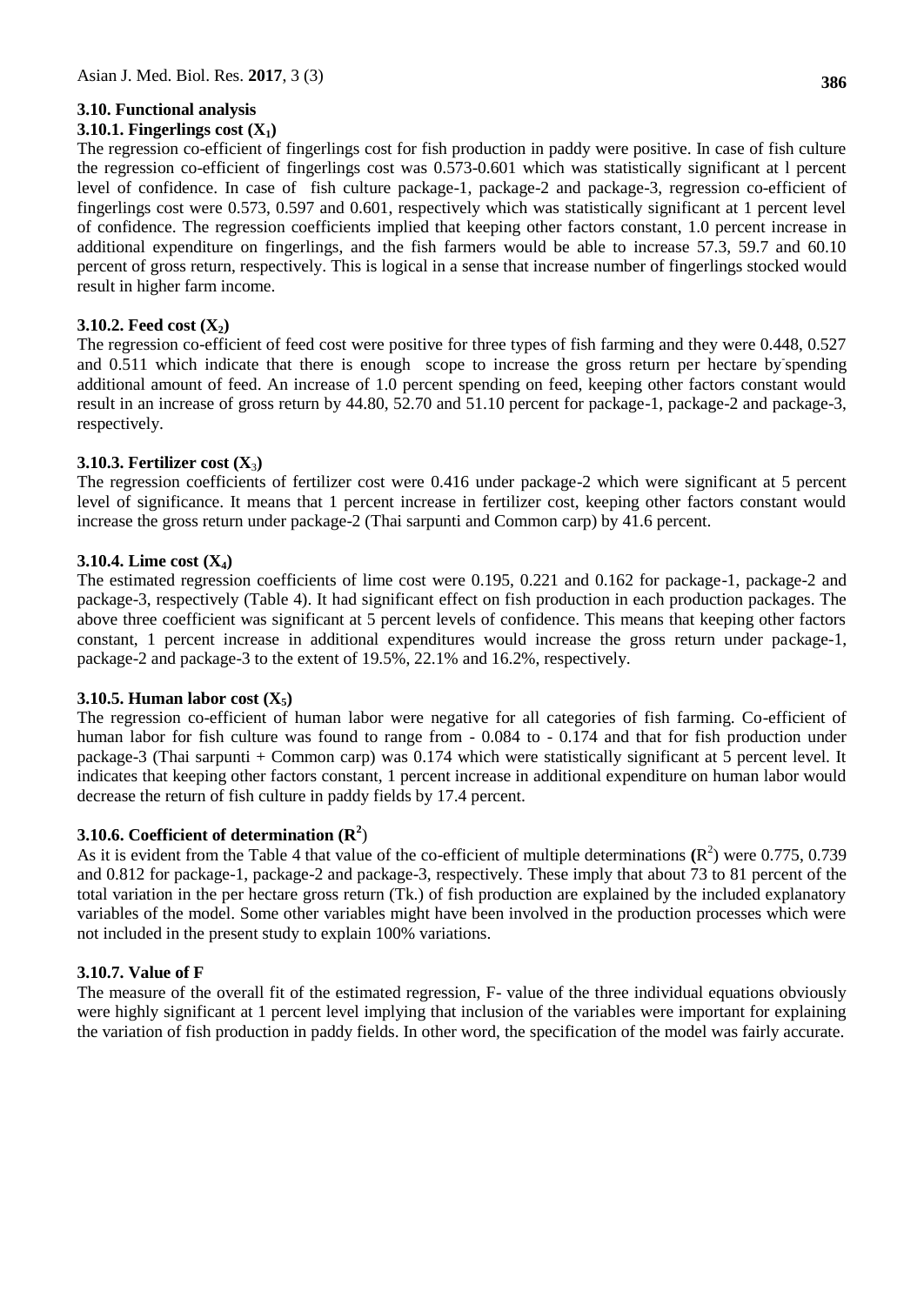| <b>Explanatory variables</b>    | <b>Estimated coefficients</b> |                    |             |  |
|---------------------------------|-------------------------------|--------------------|-------------|--|
|                                 | <b>Treatment-1</b>            | <b>Treatment-2</b> | Treatment-3 |  |
| Intercept                       | 3.712                         | 4.218              | 3.736       |  |
| Fish fingerlings $(X_1)$        | 0.573                         | 0.597              | 0.601       |  |
| Fish feed $(X_2)$               | 0.448                         | 0.527              | 0.511       |  |
| Fertilizer $(X_3)$              | 0.331                         | 0.416              | 0.308       |  |
| Lime $(X_4)$                    | 0.195                         | 0.221              | 0.162       |  |
| Human labour $(X_5)$            | $-0.093$                      | $-0.174$           | $-0.084$    |  |
| Bank credit $(X_6)$             | $-0.117$                      | $-0.121$           | $-0.129$    |  |
| ${\bf R}^2$                     | 0.775                         | 0.739              | 0.812       |  |
| <b>F</b> -value                 | 26.18                         | 28.16              | 24.56       |  |
| Return to scale ( $\Sigma bi$ ) | 1.337                         | 1.466              | 1.369       |  |

**Table 4. Estimated values of coefficients and related statistics of Cobb-Douglas Production Function for fish production in paddy fields.**

#### **3.10.8. Return to scale**

The rate at which output increase when all inputs are increased proportionately. For example if all the inputs could be doubled and output would also exactly be doubled, that process is said to exhibit constant returns to scale. If all included inputs are doubled, output grows by less than 1 percent the process shows decreasing returns to scale. If output grows by more than doubled, the process demonstrates increasing returns to scale. It can be seen from the results presented in Table 4 that the summation of the estimated coefficients i.e., the returns to scale  $(\Sigma b_i)$  are more than 1.0 for fish production in paddy fields, it indicates that both the estimated individual production functions exhibited increasing return to scale and the production is occurred in stage I. It implies that all the explanatory variables specified in. the production function were increased simultaneously by 1 percent, and the gross return would increase by more than one percent, respectively.

#### **4. Discussion**

Out of the total contact farmers the highest portion was about 53% which belonged to the age group of 30-40 years and the lowest was about 10% which was above 50 years. The age group study is relevant with the study of Asif *et al*. (2015); Hossain *et al*. (2015); Islam *et al*. (2014); Hossain *et al.* (2016) and Islam *et al*. (2015).In this present study it was found that 33% of the contact farmers had up to secondary level of education (S.S.C) and only 7% of the contact farmers had masters' degree level of education. The education status of farmer is relevant with the study of Asif *et al*. (2015); Hossain *et al*. (2015); Islam *et al*. (2014); Hossain *et al.* (2016) and Islam *et al*. (2015). Data on family size which shows that 20% farmer has 1- 2 members, 66% farmer has 3-4 members and 13% farmer has 5-8 members. The family size status of farmer is relevant with the study of Asif *et al*. (2015); Hossain *et al*. (2015); Islam *et al*. (2014); Hossain *et al.* (2016) and Islam *et al*. (2015). Farmers main occupation was business, 26.66 percent house renting, 13.33 percent in service holder, 6.66% farmer were engaged in teaching, crop production and fish culture. Which is not similar with the study of Asif *et al*. (2015); Hossain *et al*. (2015); Islam *et al*. (2014); Hossain *et al.* (2016) and Islam *et al*. (2015).It is evident that 40% contact farmers had 25-50 decimal land holding, another 40% had 51-100 decimal land holding, 13% had land holding of 101-200 decimal. Only 7% contact farmers had the opportunity of having 201-300 decimal land. There is no available publish data on that topics.It is evident that 33% of the contact farmer had annual income of Tk. 2-3 lac, 27% had 10.1-20 lac, 20% had annual income of Tk. 5.1-10 lac, 13% contact farmer enjoyed 20.1-30 lac Tk. income which is more or less similar with the study of Asif *et al*. (2015); Hossain *et al*. (2015); Islam *et al*. (2014); Hossain *et al.* (2016) and Islam *et al*. (2015).

Ali *et al.* (2016) stated that fertilizers include cow dung, urea and triple super phosphate (TSP). At the time of pond preparation, the mean application rates of these fertilizers were- cowdung, 240.52±124.03 kg/ha (79.04 to 565.63 kg/ha); urea, 160.55±81.49 kg/ha (49.40 to 365.56 kg/ha); and TSP, 158.20±80.25 kg/ha (49.40 to 365.56 kg/ha) fish production varies with the level of input used; culture and production practices and overall environment management. Fish production ranging from 2000 kg to 5000kg /ha/yr has been reported from different locations in Bangladesh (Biswas, 1990; Khaleque *et al*., 1998). Paddy yields were 1.5-3.7 tone/ha in rice fish and 1.5-1.8 tone/ha in rice alone culture with insignificant differences between the years. Alam (2006) demonstrated that farmer can get 3-5 tons of rice and 234 kg of fish from one hectare of land. The net benefit obtained from fish component was Tk. 1350 while the same from the rice component was Tk. 35,500. The author showed that rice fish integration is quite attractive. Indian farmer obtained rice yield ranging from 2.0 to 4.2 ton/ha, while the average per hectare of fish yield stood at 1100 kg. The net income from rice-cum fish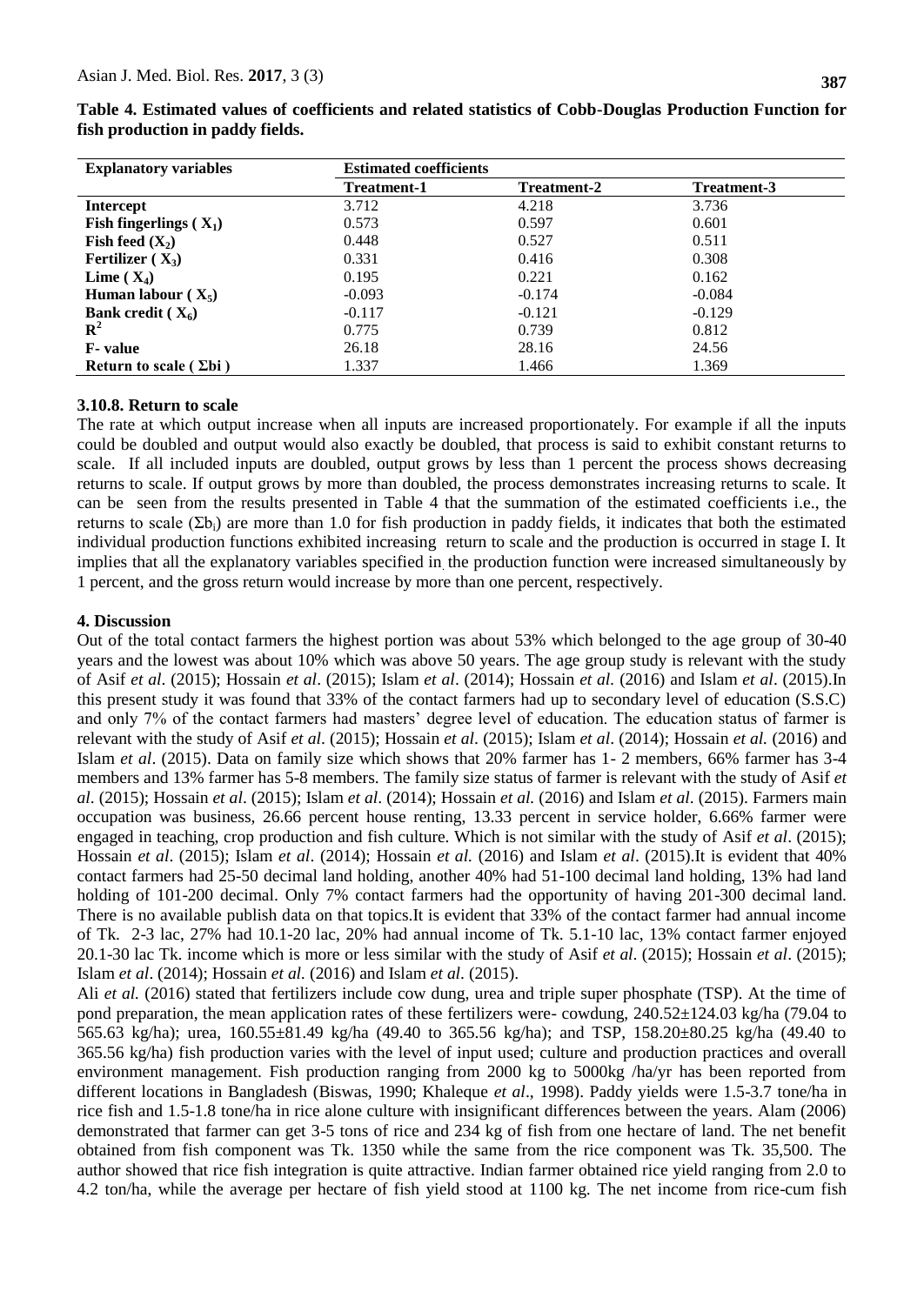**388**

culture ranged from Tk. 22000 to 43000/ha in different plots (Ghosh, 1998). On the other hand Sevilleja (1999) reported production of rice was 5,150 kg/ha while for fish, the production was 208 kg/ha. The net returns from rice and fish stood at US \$/ha 230.65 and 294.15 per hectare. In south-western region of Bangladesh 2.8 ton/ha of fish and 7.33 tone/ha of rice were produced with 5 species combinations (Ahmed, 2009). On the other hand, Ali (2009) recorded 3-5 tons of rice and 234 kg of fish from one hectare of rice field. The net benefits obtained from fish and rice were Tk. 1350 and Tk. 500, respectively. Mazid and Hossain (2010) recommended for inclusion of rajpunti (*Puntious gonionotus*), mirror carp (*Cyprinus carpio)* or nile tilapia (*Oreochromis niloticus*) in the rice cum fish culture system. They recorded net profit of Tk 10,000/ha/season from fishes against of Tk. 4,000 coming from the rice. Billah (2012) concluded that rice-fish productions are profitable business. They found total per hectare costs of rice-fish production to be Tk. 88,120. Per hectare variable cost of rice-fish production was Tk. 71,537. Total gross return, gross margin and net returns per hectare of rice-fish farming were estimated at Tk. 1,72,400, Tk.1,00863 and Tk.84,280.

Biswas (1990) reported to have achieved fish yield as high as 4534 kg/ha/yr from carp polyculture with gross and net return of Tk. 47680 and Tk. 37914 per hectare, respectively. A similar level of yield was also reported by Khaleque *et al.* (1998) from Kishoregonj and Mymensingh district. Average fish production cost, gross return and net return reported by Khaleque *et al.* ( 1998) were Tk. 86916, Tk. 166350 and 79437/ha respectively. A very much similar level of economic return was noted by Khan (1996) who estimated the production cost to be Tk. 81587, gross return Tk. 156362 and net return Tk. 74774/ha/yr with a BCR of 1.91. Among the production inputs, fertilizers feed and fish seed had significant positive effects on farm income, while the use of human labor, pond lease value exerted negative effects on the total farm income. Summation of all the production coefficients i.e., return to scale (Σ bi) was 1.337, 1.446 and 1.369 which exhibited increasing return to fish culture in paddy fields under different stocking plans. The results of the present study are in conformity with findings of the above reports. However, the present study contradicts the report of Rana (1996), who found negative effects of stocking densities of fingerlings on the fish production. Perhaps, the fish farmers in his study might have stocked under-sized fingerlings in the large quantity without taking proper care of the stocked fishes.

Benefit cost ratio (BCR) is an important indicator about the profitability of fish culture operation. The bigger is the ratio, the more is the economic return. The benefit cost ratio in the present study was found to 2.87, 3.28 and 3.03 in case of CFP-1, CFP-2 and CFP-3 package, respectively. A much similar level of BCR was noted by RMC (1995) for the fish culture program of MAEP. Shohel (1998) estimated the value of BCR to be 2.02 which revealed that the investment of 1.00 taka, the economic return is 2.0 taka.

Studies conducted by many authors (Amin, 1998; Shohel, 1998; Rahman, 1998) indicate that fish production under mono- and polyculture systems were highly profitable. For polyculture (per hectare per year) gross cost, gross return and net return stood at Tk. 82, 499' Tk. 197230 and Tk. 114730 as against of Tk. 71059, 170000 and 97940 for monoculture of Thai sarpunti. The total cost ( TC), gross return (GR), net return( NR) for fish culture in rice fields under three selected packages in the present study were much higher than those reported by other researchers. The high values of these economic parameters as observed in the present investigation appeared to be due to gradual rise in the price of production inputs in Bangladesh. However, the economic return from Thai sarpunti, Tilapia and Common carp culture operations were also much higher indicating that higher investment brought more economic benefit to the fish farmers. Lucrative economic return from culture of different fishes in rice fields in the surveyed areas was possible due to use of scientific method, close supervision and efficient management of materials inputs.

The findings of the present study indicated that fish production under the specified three options (Thai sarpunti + Tilapia, Thai sarpunti + Common carp, and Thai sarpunti + tilapia+ common carp) were highly profitable business. Cobb-Douglas production function analysis indicated that inputs such as, fingerlings, fertilizers, feed, lime had positive impact on gross return and were highly significant. Return to scale (Σbi) derived from summation of the production coefficients of explanatory variables was 1.337, 1.466 and 1.369 for package 1, 2 and 3. The coefficients of determination (R2) were 0.778, 0.739 and 0.812 for the above stocking plans which are indicative goodness of the equations and reliability of the collected data or information. A very much closer value of ∑bi as well as R<sup>2</sup> was noted by various authors (Biswas *et al*., 2000; Rahman, 1999; Haque *et al*, 2002; Khaleque *et al.,* 1998, Shohag, 1996, Rana, 1996) for polyculture of carps. All these observations lead to the conclusion that fish culture in rice fields system is highly profitable venture.

#### **5. Conclusions**

Fish production in paddy fields are economically profitable, viable and environment friendly. The farmers may undertake fish culture in paddy fields if suitable paddy fields are available. Fallow lands which remain under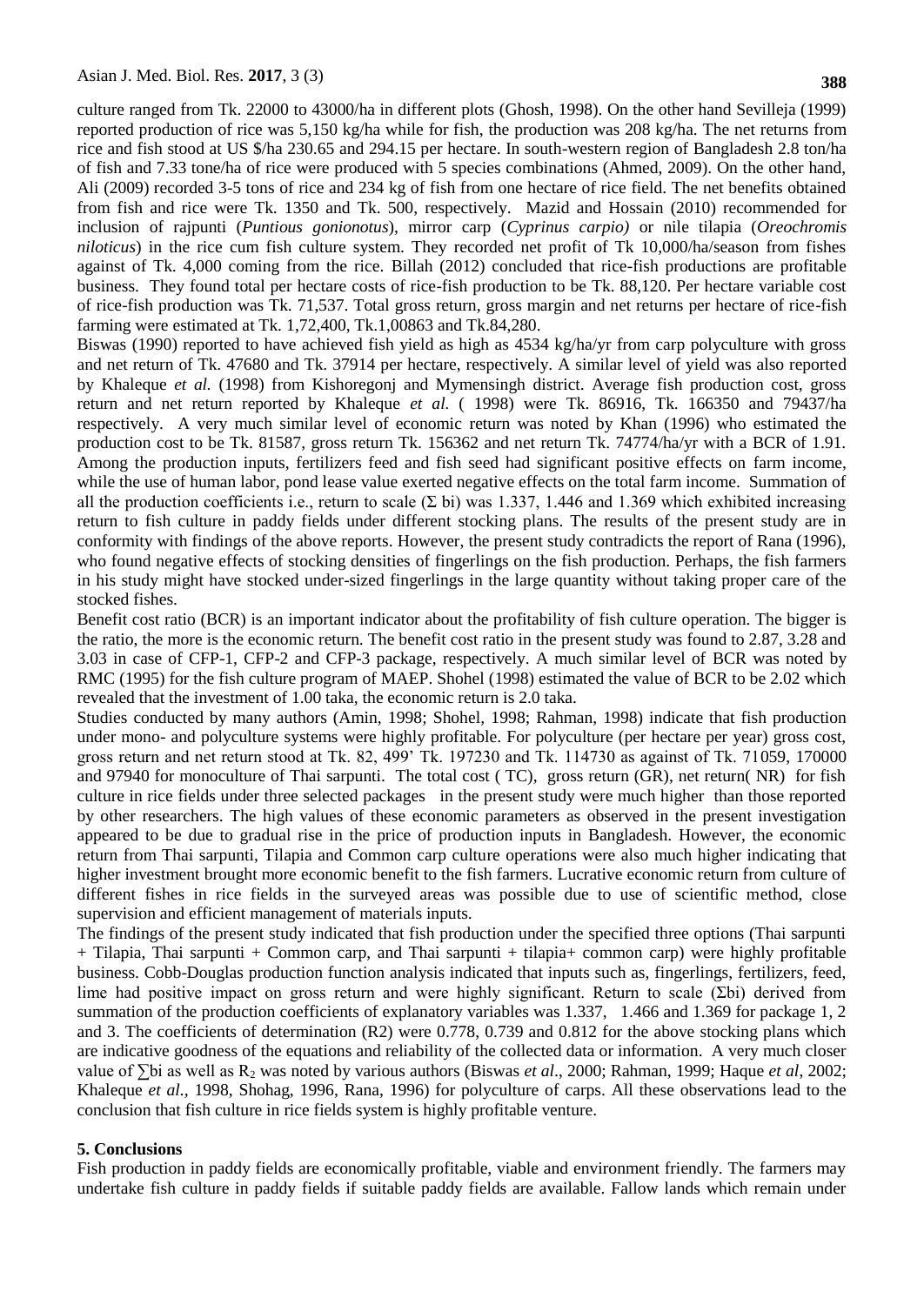water during rainy season may be brought under fish culture programs. Further research should be conducted to find out as suitable and cost effective fish culture package for paddy fields.

#### **Conflict of Interest**

None to declare.

#### **References**

- Alam MJ, 2006. Status of fish farming and livelihood of the fish farmer in Mithapuqur, Rangpur.MS thesis, Department of Fisheries Management, Bangladesh Agricultural University, Mymensingh.
- Ali MM, AA Asif, MAI Shabuj, S Vaumik, MA Zafar and BMN Sharif, 2016. Status of polyculturepangasiushypophthalmus with carps in Jhikargachaupazila of Jessoredistrict, Bangladesh. International Journal of Fisheries and Aquatic Studies, 4: 423-430.
- Amin AZ, 1998. A socio-economic analysis of pond fish culture under BRAC supervision in some selected areas of Mymensingh district.An M.S, thesis, Department of Agricultural Economics, Bangladesh Agricultural University, Mymensingh. pp. 102.
- Asif AA, MA Samad, MH Rahman, MA Farid, SM Yeasmin and BMS Rahman, 2015. Socio-economic condition of fish fry and fingerling traders in greater Jessore region. International Journal of Fisheries and Aquatic Studies, 2: 290-293.
- Biswas NC, 1990. Socio-economic study of pond fish farming in some selected areas of Jhenidah district. An MS, thesis, Department of Agricultural Economics, Bangladesh Agricultural University, Mymensingh. pp. 89.
- Biswas SS, MS Hossain and M Akteruzzaman 2000.An economic analysis of pond fish culture of BRAC in some selected areas of Mymensingh district. Prog. agri., 11: 243-249.
- DoF, 2016. Annual report.Department of Fisheries, Ministry of Fisheries and Livestock, Dhaka, Bangladesh.
- Ghosh A, 1998. Rice-Fish Farming Development in India: Past, Present and Future p. 24-43. Anniversary of the Asian Fisheries Society. p. 497.
- Haroon and Pittman, 1997. Rice-fish culture: Feeding growth and yield of two size classes of *Puntlusgonlonotus*  Bleeker and *Oreochromism* sp. In Bangladesh, Institute of Fisheries and Mariner, Biology University of Bergen; Norway.
- Hossain MA, AA Asif, MA Zafar, MT Hossain, MS Alam and MA Islam, 2015. Marketing of fish and fishery products in Dinajpur and livelihoods of the fish retailers. International Journal of Fisheries and Aquatic Studies, 3:86-92.
- Hossain MZ, A Pal, MA Hasan, MS Parvej, N Nahar and AA Asif, 2016. Nutritional status and sociodemographic characteristics of the people of south-west coastal region in Bangladesh. Asian Australas. J. Biosci. Biotechnol., 1: 323-332.
- Islam MA, AA Asif, MA Samad, BMS Rahman, MH Rahman, A Nima and SM Yeasmin, 2014. Socioeconomic conditions of the Fish Farmers in Jessore, Bangladesh. International Journal of Business, Social and Scientific Research, 2: 153-160.
- Islam MM, AA Asif, S Vaumik, MA Zafar, BMN Sharif and MH Rahman, 2015. Socio economic status of fry collectors at Sundarban region. International Journal of Fisheries and Aquatic Studies, 3: 89-94.
- Khaleque MA, AKMS Masud and ZA Mirza, 1998. Economics of fish production under semi intensive culture and management. Bangladesh J. Train. Dev*.*, 2: 81-86.
- Mazid MA and Hossain M, 2010. Rice-fish farming technology-a popular practice in Bangladesh. Biological Science and Living Resources, 27: 1-30.
- Rahman H, 1998. A socio-economic study of pond fish farming in Gaffargaon thana of Mymensingh district. An M.S, thesis, Department of Agricultural Economics, Bangladesh Agricultural University, Mymensingh. pp. 68.
- Rana MS, 1996. An Economic analysis of pond fish culture in some selected areas of Sirajgonj district.An M.S, thesis, Department of Agricultural Economics, Bangladesh Agricultural University, Mymensingh. pp. 83.
- Sevilleja RC, 1999. Rice fish farming development in the Philipp[nes: past, present and future. p.77-89.In C.R. dela. Cruz, C. Lightfoot, B.A. Costapierce, V.R. Carangal and M.P. Bambao (eds.). Rice-Fish research development in Asia. ICLARM. Conf. Proc. 24. pp. 457.
- Sharif BMN, AA Asif, S Vaumik, MA Zafar, MM Islam and MA Samad, 2015. Socio-economic Condition of Fish Farmer and Trader at the Village of Pitamborpur in Chaugachha Upazilla in Jessore, Bangladesh. International Journal of Fisheries and Aquatic Studies, 3: 212-217.